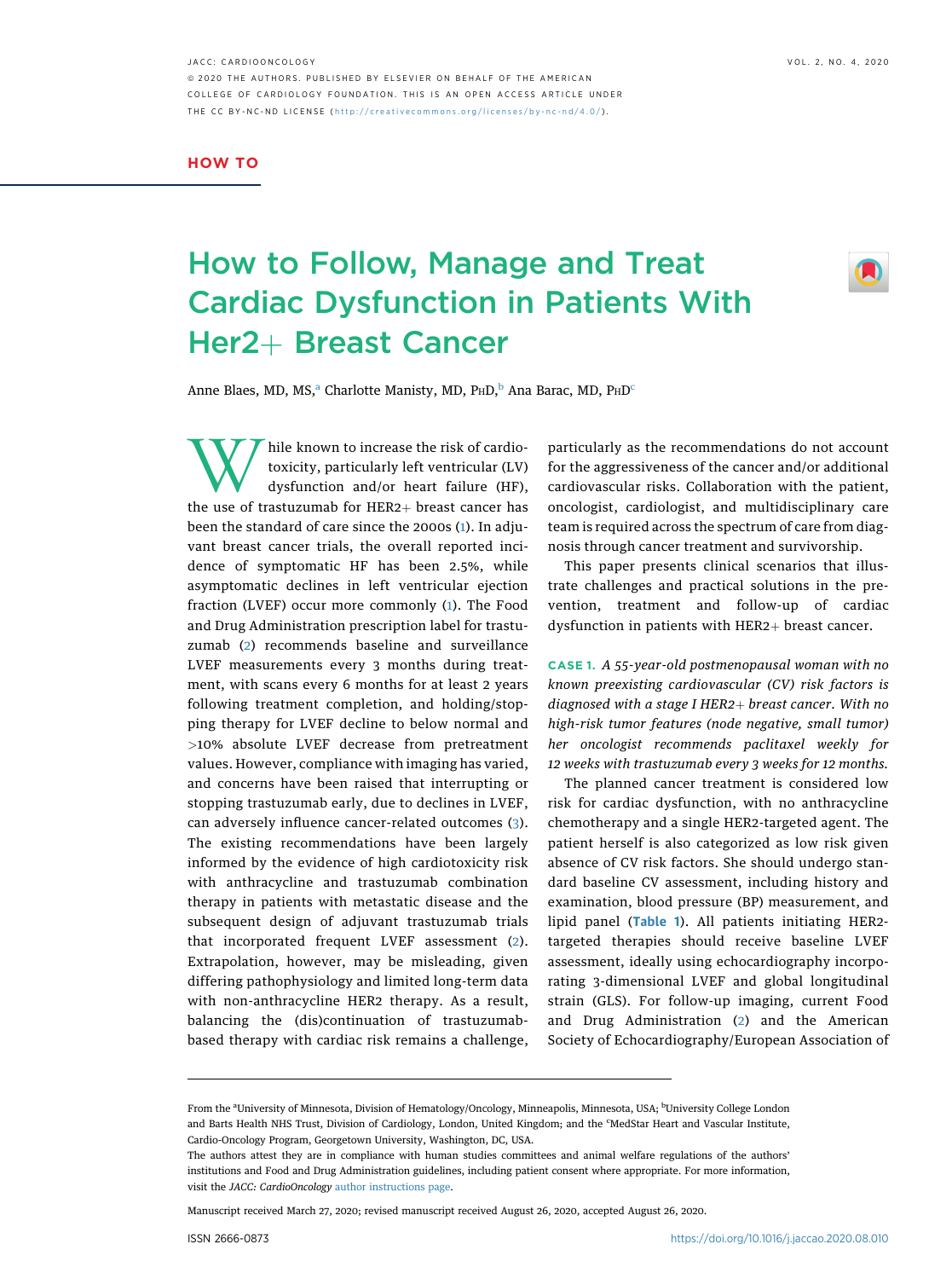| in HER2-Positive Breast Cancer         |                      |                   |                               |                                            |                  |                   |
|----------------------------------------|----------------------|-------------------|-------------------------------|--------------------------------------------|------------------|-------------------|
|                                        | <b>Early Disease</b> |                   |                               | <b>Metastatic Disease</b>                  |                  |                   |
| <b>Oncology Risk Group</b>             |                      | Low               |                               | Intermediate/High                          |                  |                   |
| <b>CV Risk Group</b>                   | Low                  | Intermediate/High | Low                           | Intermediate/High                          | Low/Intermediate | Intermediate/High |
| First-line treatment options*          | TH                   | TH.               | ACTHP,<br>TCHP,<br><b>TCH</b> | ACTHP. <sup>+</sup><br>TCHP,<br><b>TCH</b> | <b>THP</b>       | THP, TH           |
| Treat modifiable risk factors          | X                    | X                 | X                             | x                                          | X                | X                 |
| Refer to cardio-oncology/cardiology    |                      | $\mathsf{x}$      |                               | $\mathsf{x}$                               |                  | $\mathsf{x}$      |
| Baseline echocardiography              | x                    | X                 | $\mathsf{x}$                  | x                                          | X                | X                 |
| 3 monthly echocardiograms              | $x\pm$               | $\mathbf{x}$      | X                             | $\mathsf{x}$                               | x§               | x§                |
| Blood biomarkers (troponin, NT-proBNP) |                      | X                 |                               | x                                          |                  | x                 |
| Cardioprotection                       |                      | $\mathsf{x}$      |                               | $\mathsf{x}$                               |                  | $\mathsf{x}$      |
| Echo 6 to 12 months post-completion    | X                    | X                 | x                             | x                                          | <b>NA</b>        | <b>NA</b>         |

<span id="page-1-0"></span>TABLE 1 Proposed Framework for Cardiology and Oncologic Risk Stratification for Cardiac Monitoring With Trastuzumab-Based Therapies

<span id="page-1-2"></span><span id="page-1-1"></span>Low CV risk: 0 or 1 CV risk factors. Intermediate/high CV risk: presence of >2 CV risk factors, presence of cardiac dysfunction, significant valvular disease, or other. \*First-line oncology treatment options will continue to evolve based on new trial results and should be discussed with oncologist. †ACTHP in this situation could be considered with cardiology input. ‡Reasonable to reduce frequency of echocardiograms. §Consider reduced frequency if stable for 12 months.

<span id="page-1-3"></span>ACTHP = doxorubicin, cyclophosphamide, paclitaxel, trastuzumab, pertuzumab; CV = cardiovascular; NA = not applicable; NT-proBNP = N-terminal pro-brain natriuretic peptide; TCHP = docetaxel, carboplatin, trastuzumab, pertuzumab; TH = paclitaxel (Taxol) and trastuzumab (Herceptin); THP = docetaxel or paclitaxel, trastuzumab, pertuzumab.

Cardiovascular Imaging ([4\)](#page-3-3) statements recommend 3 monthly LVEF measurements during treatment and 6-monthly assessment for 2 years in survivorship. In contrast, the American Society of Clinical Oncology guidelines indicate that imaging frequency should be "determined by providers based on clinical judgment and patient circumstances" ([5](#page-3-4)). The discrepancy between the documents may reflect significant difference in publication date ( $\sim$ 15 years) with a growing evidence that CV and cancer factors may modulate cardiotoxicity risk.

Our patient, without CV risk factors and receiving taxane-trastuzumab therapy, has a low risk of symptomatic HF (0.4%) and we believe that it is reasonable to use provider judgment to personalize imaging frequency ([6\)](#page-3-5). In contrast, in a patient with CV risk factors, and/or abnormal baseline imaging, serial LVEF measurements would be indicated ([2](#page-3-1),[5](#page-3-4)). Preventive strategies are unlikely to provide significant benefit in this context, and there is little evidence for routine serial blood biomarker surveillance. In the survivorship period, monitoring CV risk factors continues to be of importance given CV risk remains elevated in survivors even  $7+$  years after diagnosis.

CASE 2. A 37-year-old woman with a history of Hodgkin lymphoma treated with ABVD chemotherapy (Adriamycin cumulative dosing 300 mg/m<sup>2</sup>, bleomycin, vinblastine, and dacarbazine) and mantle radiation at age 19 years, presents with a stage IIB  $HER2+$  breast cancer. Neoadjuvant chemotherapy with a non– anthracycline-based regimen with trastuzumab and pertuzumab is recommended.

This is a patient at high risk for breast cancer recurrence and high risk for cardiac dysfunction. CV risk factors include prior history of high-dose mantle-field radiation therapy and anthracycline regimen with now planned HER2-targeted therapy. A comprehensive CV assessment and baseline echocardiography with 3-dimensional and GLS are recommended before treatment initiation. Baseline troponin can be considered as part of risk stratification, as prior studies showed high negative predictive value of combined GLS and troponin when normal [\(7](#page-4-0)).

Although the role of biomarkers such as N-terminal pro-brain natriuretic peptide (NT-proBNP) remain to be clarified, assessment before treatment initiation may be important to establish baseline risk and in the assessment of change over time.

Considerations of primary preventive strategies will vary based on the oncology therapy choice and cardiovascular risk profile. From the oncology perspective, this patient is likely to benefit from chemotherapy with combined HER2 therapy (such as docetaxel, carboplatin, trastuzumab and pertuzumab [TCHP]) followed by 1 year of trastuzumab and pertuzumab (HP) given every 3 weeks. Anthracycline-based regimens (such as doxorubicin, cyclophosphamide, docetaxel, trastuzumab, pertuzumab [ACTHP]) would bring this patient's cumulative doxorubicin dose to 540 mg/m<sup>2</sup>, and should be avoided if possible. In patients with high risk of cancer recurrence for whom ACTHP is recommended, dexrazoxane cardioprotection should be considered before doxorubicin ([5\)](#page-3-4).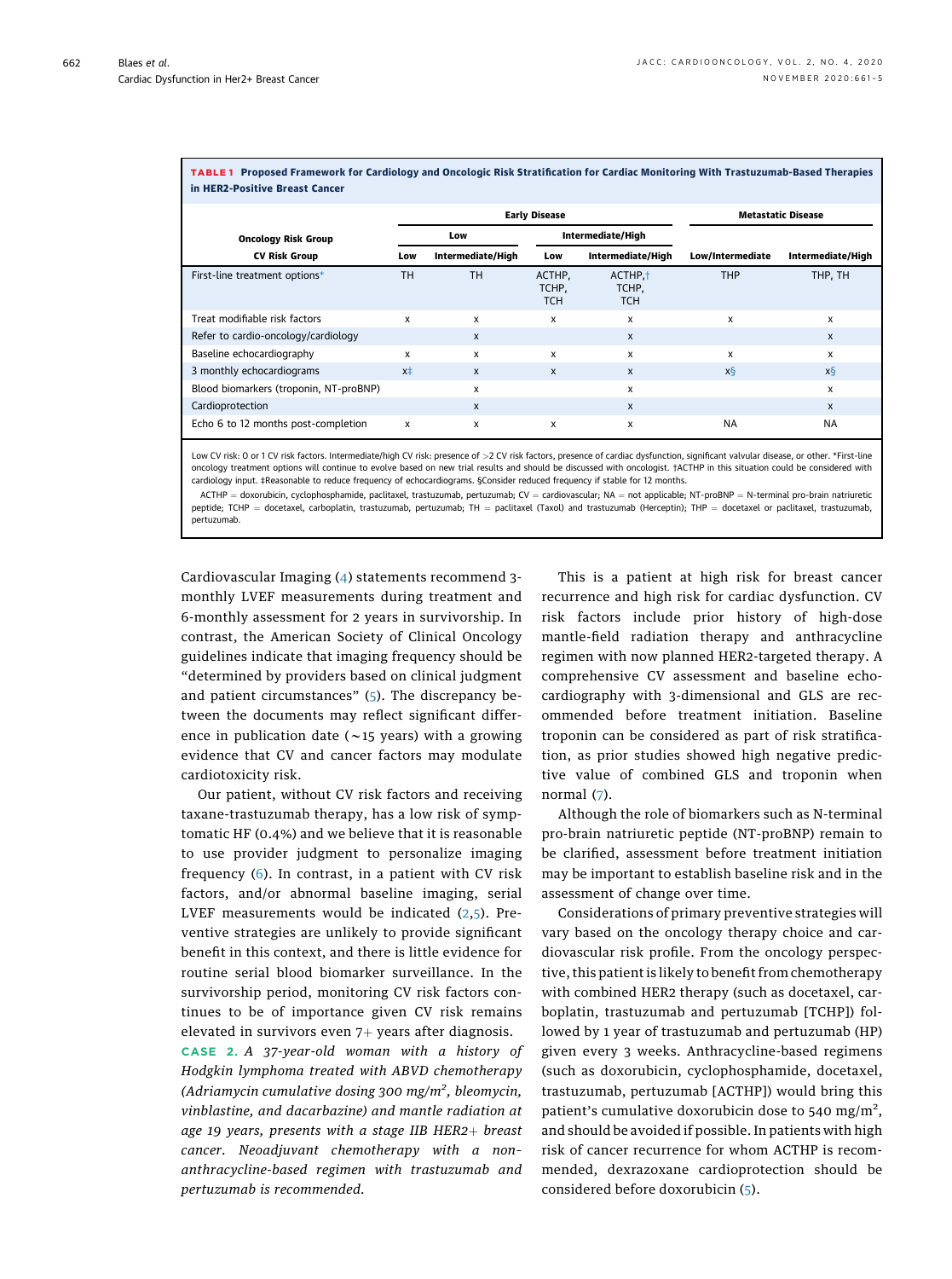Primary cardiac preventive strategies that have been recently investigated during HER2-targeted therapy include beta-blockers (metoprolol, bisoprolol, and carvedilol), angiotensin-converting enzyme (ACE) inhibitors (lisinopril, perindopril, enalapril), angiotensin receptor blockers (ARBs) (candesartan) and statins. Overall, the studies showed good safety and feasibility but mixed and modest effect sizes ([8\)](#page-4-1). In this patient, a cardiology referral would facilitate the choice and titration of cardiac therapy based on presence of CV risk factors (e.g., hypertension, diabetes, cholesterol) and individual BP and heart rate values. Although there are no evidence-based data to support different recommendations for goal levels of BP or cholesterol in these patients, comprehensive CV screening and aggressive management are recommended in this patient based on high CV risk (e.g., BP <130/80 mm Hg, optimal diet, weight, and exercise) [\(5\)](#page-3-4). Low-density lipoprotein goal based on atherosclerotic cardiovascular disease risk should be calculated with individual decision acknowledging absence of mediastinal radiation history in that model.

CASE 2 CONTINUED. The patient completes TCHP (docetaxel, carboplatin, trastuzumab, and pertuzumab) and undergoes surgery. She has a complete response to neoadjuvant chemotherapy. Cancer treatment with 1 year of postoperative trastuzumab and pertuzumab (HP) is recommended. Follow-up echocardiogram after the first cycle of HP monotherapy demonstrates an LVEF of 44%.

Decline in LVEF with TCHP is most suggestive of cardiotoxicity related to HER2 therapy, particularly in the setting of prior anthracycline exposure. However, even here it is important to exclude other causes of cardiomyopathy, including ischemia (of which the risk is increased given prior mantle radiation), metabolic, infective, or inflammatory processes. In a patient with a new LVEF decline, NT-proBNP is obtained as part of a HF evaluation and assessment of interval change from baseline may aid in risk stratification. Patients with asymptomatic LV dysfunction need to be referred to a cardiologist with expertise in cardio-oncology and started on HF medications as soon as possible. In absence of clinical HF symptoms, early continuation of oncologic therapy can be considered concomitantly with administration of cardiac medications and close cardiotoxicity surveillance. This is based on recently completed, small trials indicating safety of HER2 agents in patients with mildly reduced LVEF who were treated with HF medications and followed by cardiology ([9](#page-4-2),[10\)](#page-4-3). In the SAFE-HEaRt trial, carvedilol and ACE-inhibitor or ARB were titrated rapidly and timeline for (re)- initiation of HER2 targeted therapy was <21 days from enrollment ([9](#page-4-2)). Close communication between the oncologist and cardiologist is critical to address the following questions: 1) continuation of trastuzumabpertuzumab (HP) versus trastuzumab (H) alone; 2) time of reinitiation and duration of planned oncology therapy; and 3) continued cardiac therapy and frequency of LVEF and biomarker assessment. Reassessment of LVEF and NT-proBNP within 3 to 4 weeks of LVEF decline and continued cardiovascular and oncology treatment in patients who remain asymptomatic with an LVEF that improves or stays mildly reduced is recommended. In the adjuvant setting, continuing trastuzumab alone instead of a dual HER2 regimen can be considered based on the individual benefit-risk ratio. Although clinical trials showed no evidence of greater cardiotoxicity in the trastuzumabpertuzumab arms, these observations cannot be readily applied to patients with LVEF decline who would have been excluded or had treatment held based on cardiac function changes. Frequency of further cardiac evaluation may be later reduced in stable patients (e.g., at 6 weeks, then every 3 months in the SAFE-HEaRt study) ([9](#page-4-2)); however, patients with symptoms or further decline in LVEF need individual discussion about relative breast cancer and HF risk.

CASE 2 CONTINUED. Patient completes 1 year of trastuzumab (based on the oncologist's preference and the complete pathological response after neoadjuvant therapy, only trastuzumab was continued). LVEF at treatment completion is 55%.

There are limited data on the optimal duration of neurohormonal therapy and cardioprotective medications in patients with cardiotoxicity, or the frequency and duration of LVEF surveillance after treatment completion. It is reasonable to continue cardiac medications for at least 6 months posttreatment followed by an individual discussion and consideration of concomitant comorbidities, CV risk factors, patient preference, level of physical activity, and medication tolerance. Women who desire pregnancy should be evaluated by cardiologists early (preconception) to reevaluate risk and benefit of cardiac medications. Statins and renin angiotensin inhibitors need to be stopped before attempting pregnancy and plan for CV management needs to include the obstetrics team.

CASE 3. A 68-year-old woman with hypertension and diabetes who had undergone percutaneous intervention (PCI) following a non-ST-segment elevation myocardial infarction 3 years prior, is diagnosed with Stage IV metastatic HER2+ breast cancer. She has a good performance status with no HF symptoms despite a baseline LVEF of 48%.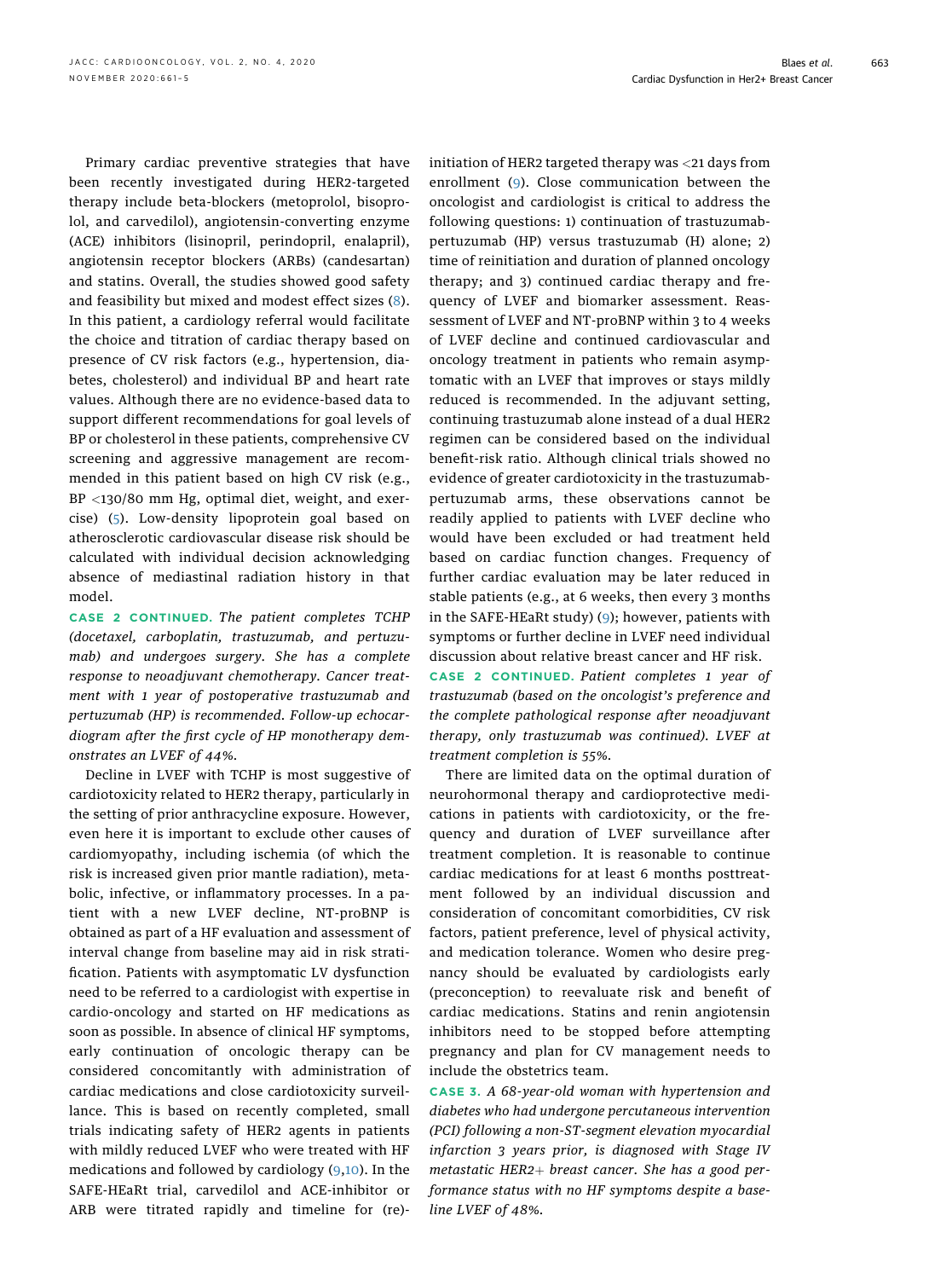This patient is at high risk of cardiotoxicity given her preexisting CV disease and mildly impaired LV function, and therefore a careful balance of potential risks and benefits of any proposed cardiotoxic cancer treatment should be undertaken. Early referral for specialist assessment with on-going management decisions taken in a multidisciplinary setting is recommended.

She has metastatic HER2-positive disease for which first-line therapy is THP (docetaxel, trastuzumab, and pertuzumab) administered every 3 weeks for 6 cycles, with subsequent dual HER2 therapy until disease progression. HER2 targeted therapies offer significant incremental benefit over chemotherapy alone ([1\)](#page-3-0), with recent evidence supporting dual HER2 therapy over single-agent trastuzumab in the metastatic setting (56.5 vs. 40.8 months median overall survival). Patients with metastatic HER2-positive breast cancer can live for many years (median survival 60 months). Given both the potential for significant clinical benefit from HER2 therapy with few effective alternatives, and the reduced relevance of late cardiotoxicity in this context compared with early breast cancer, the threshold for interrupting HER2 therapies may be higher.

Before treatment initiation, risk factors should be aggressively treated (in this case with antiplatelet agents, high-dose statin therapy, target systolic BP <130 mm Hg, healthy exercise, and diet). The administration of HER2 therapies can be achieved at relatively low risk in asymptomatic patients with mild cardiac dysfunction (LVEF 40% to 49%) provided they are closely monitored ([9](#page-4-2)[,10](#page-4-3)). Although data are limited, consensus recommendations suggest a role for cardioprotection with ACE inhibitors, ARBs, and/or beta-blockers ([5\)](#page-3-4). In addition to continued cardiac imaging, monitoring of blood biomarkers (NT-proBNP, troponin) may be beneficial in individuals with cardiac dysfunction who are continuing HER2 therapies, to assist with risk stratification and diagnosis of symptomatic HF.

During treatment with HER2 therapies, patients with metastatic disease should initially undergo recommended 3-monthly serial imaging initially. If LVEF is stable for 12 months and the patient remains asymptomatic, the frequency can potentially be reduced to 6 monthly intervals, particularly if biomarkers remain stable. This decision should be individualized. Any symptoms of HF warrant urgent reassessment and a low threshold for holding treatment. Any decision to interrupt or terminate HER2 treatment should be made after discussion between oncology and cardiology, with close involvement of the patient.

Data for the cardiotoxicity of second- and thirdline treatments in metastatic HER2-positive breast cancer (including trastuzumab conjugates such as trastuzumab emtansine, trastuzumab deruxtecan, lapatinib, neratinib, and tucatinib) are limited, and screening should follow the principles used for firstline treatments until further data are available. Alternatives to HER2 therapies in patients with performance status >1 who are at very high CV risk or who develop cardiotoxicity include taxanes, capecitabine, and gemcitabine; serial cardiac monitoring is not required for these patients. However, most patients will continue on trastuzumab-based therapy with chemotherapy in the metastatic setting, in which case, monitoring should be continued in a riskstratified approach.

## AUTHOR DISCLOSURES

Dr. Barac has served as a consultant for Takeda Oncology. All other authors have reported that they have no relationships relevant to the contents of this paper to disclose.

ADDRESS FOR CORRESPONDENCE: Dr. Ana Barac, MedStar Washington Hospital Center, MedStar Heart and Vascular Institute, 110 Irving Street, NW, Suite 1218, Washington, DC 20010. E-mail: [Ana.Barac@](mailto:Ana.Barac@medstar.net) [medstar.net.](mailto:Ana.Barac@medstar.net) Twitter: [@AnaBaracCardio](https://twitter.com/AnaBaracCardio), [@dr\\_manisty.](https://twitter.com/dr_manisty)

## REFERENCES

<span id="page-3-0"></span>1. [Gradishar WJ, Anderson BO, Balassanian R, et al.](http://refhub.elsevier.com/S2666-0873(20)30220-9/sref1) [NCCN Guidelines Insights: Breast Cancer, Version](http://refhub.elsevier.com/S2666-0873(20)30220-9/sref1) [1.2017. J Natl Compr Canc Netw 2017;15:433](http://refhub.elsevier.com/S2666-0873(20)30220-9/sref1)–51.

<span id="page-3-1"></span>2. Herceptin (traztuzumab) package insert. Available at: [https://www.accessdata.fda.gov/](https://www.accessdata.fda.gov/drugsatfda_docs/label/2018/103792s5345lbl.pdf) [drugsatfda\\_docs/label/2018/103792s5345lbl.pdf](https://www.accessdata.fda.gov/drugsatfda_docs/label/2018/103792s5345lbl.pdf). Accessed October 15, 2020.

<span id="page-3-2"></span>3. [Dang CT, Blaes A, Lynce F, Swain SM, Dent S.](http://refhub.elsevier.com/S2666-0873(20)30220-9/sref3) [Left ventricular ejection fraction monitoring](http://refhub.elsevier.com/S2666-0873(20)30220-9/sref3)

[adherence rates: why so low? J Am Coll Cardiol](http://refhub.elsevier.com/S2666-0873(20)30220-9/sref3) [Img 2018;11:1094](http://refhub.elsevier.com/S2666-0873(20)30220-9/sref3)–7.

<span id="page-3-3"></span>4. [Plana JC, Galderisi M, Barac A, et al. Expert](http://refhub.elsevier.com/S2666-0873(20)30220-9/sref4) [consensus for multimodality imaging evaluation of](http://refhub.elsevier.com/S2666-0873(20)30220-9/sref4) [adult patients during and after cancer therapy: a](http://refhub.elsevier.com/S2666-0873(20)30220-9/sref4) [report from the American Society of Echocardi](http://refhub.elsevier.com/S2666-0873(20)30220-9/sref4)[ography and the European Association of Cardio](http://refhub.elsevier.com/S2666-0873(20)30220-9/sref4)[vascular Imaging. J Am Soc Echocardiogr 2014;27:](http://refhub.elsevier.com/S2666-0873(20)30220-9/sref4) [911](http://refhub.elsevier.com/S2666-0873(20)30220-9/sref4)–39.

<span id="page-3-4"></span>5. [Armenian SH, Lacchetti C, Barac A, et al.](http://refhub.elsevier.com/S2666-0873(20)30220-9/sref5) [Prevention and monitoring of cardiac dysfunction](http://refhub.elsevier.com/S2666-0873(20)30220-9/sref5) [in survivors of adult cancers: American Society](http://refhub.elsevier.com/S2666-0873(20)30220-9/sref5) [of Clinical Oncology Clinical Practice Guideline.](http://refhub.elsevier.com/S2666-0873(20)30220-9/sref5) [J Clin Oncol 2017;35:893](http://refhub.elsevier.com/S2666-0873(20)30220-9/sref5)–911.

<span id="page-3-5"></span>6. [Dang C, Guo H, Najita J, et al. Cardiac outcomes](http://refhub.elsevier.com/S2666-0873(20)30220-9/sref6) [of patients receiving adjuvant weekly paclitaxel](http://refhub.elsevier.com/S2666-0873(20)30220-9/sref6) [and trastuzumab for node-negative, ERBB2](http://refhub.elsevier.com/S2666-0873(20)30220-9/sref6) [positive breast cancer. JAMA Oncol 2016;2:29](http://refhub.elsevier.com/S2666-0873(20)30220-9/sref6)–36.